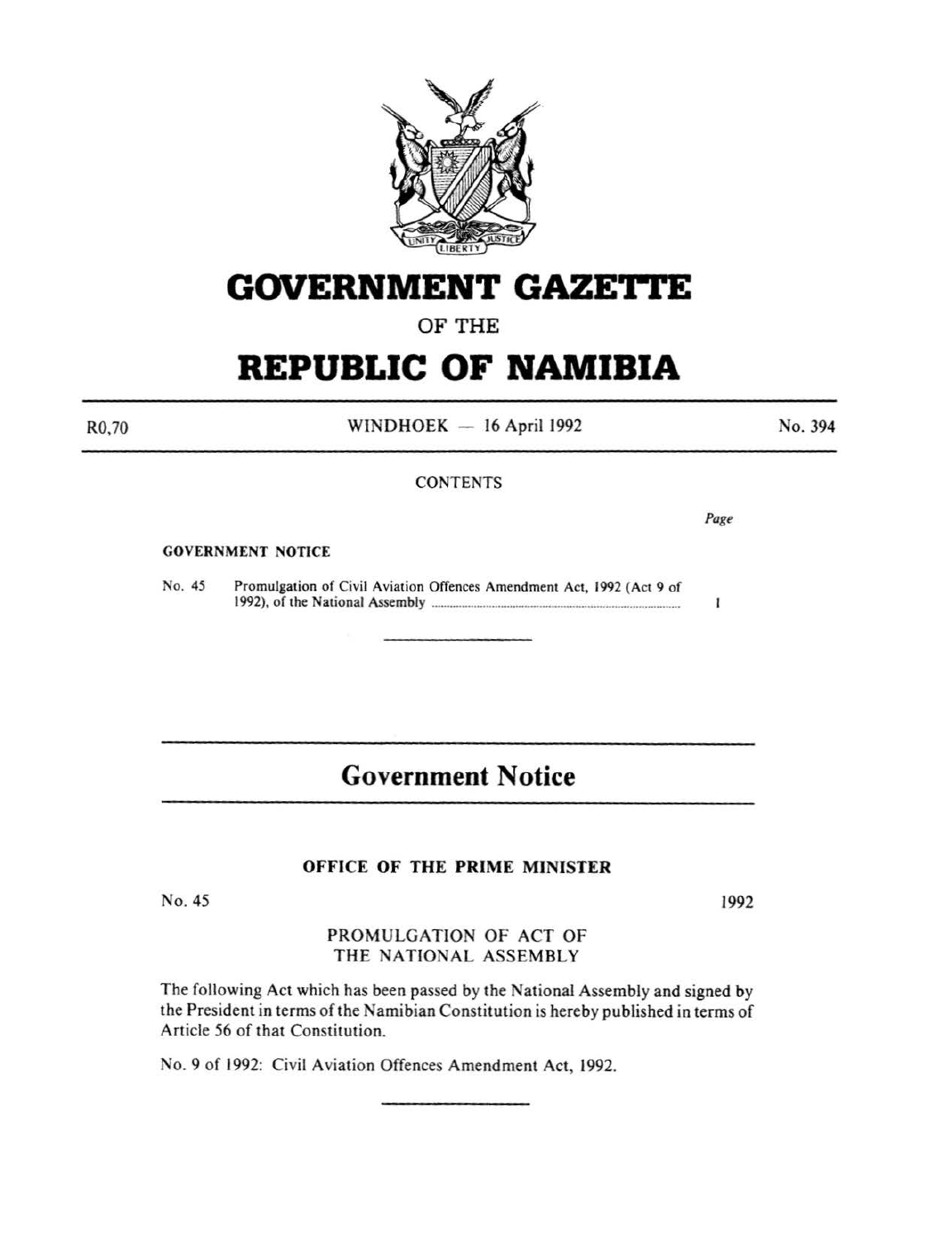#### Act No.9, 1992 CIVIL AVIATION OFFENCES AMENDMENT ACT, 1992

#### EXPLANATORY NOTE:

Words underlined with solid line indicate insertions in existing enactments. Words in bold type in square brackets indicate  $\sqrt{ }$  $\mathbf{I}$ omissions from existing enactments.

# **ACT**

To amend the Civil Aviation Offences Act, 1972, in order to extend the scope of existing offences; to provide for measures directed at the more effective control of the security of aircraft and airports; to authorize the Minister to make regulations relating to the appointment of a committee to advise the Minister and interested persons as to the safety of civil aviation; the drawing-up and application of security plans; the persons who shall be responsible for the application of security measures at certain airports and in respect of certain flights made with aircraft; the administrative steps which shall precede the designation of aerodromes and heliports as airports; and the part of certain expenses which shall be met by the State, and the duty of airport managements and air carriers to render available particular equipment and to employ certain persons for certain purposes; and to provide for matters incidental thereto.

*(Signed by the President on 8 April 1992)* 

BE IT ENACTED by the National Assembly of the Republic of Namibia, as follows:-

Amendment of section I of Act 10 of 1972.

1. Section l of the Civil Aviation Offences Act, 1972 (hereinafter referred to as the principal Act), is hereby amended-

(a) by the insertion in subsection (l) before the definition of"aircraft" of the following definition:

-

 $\overline{\phantom{a}}$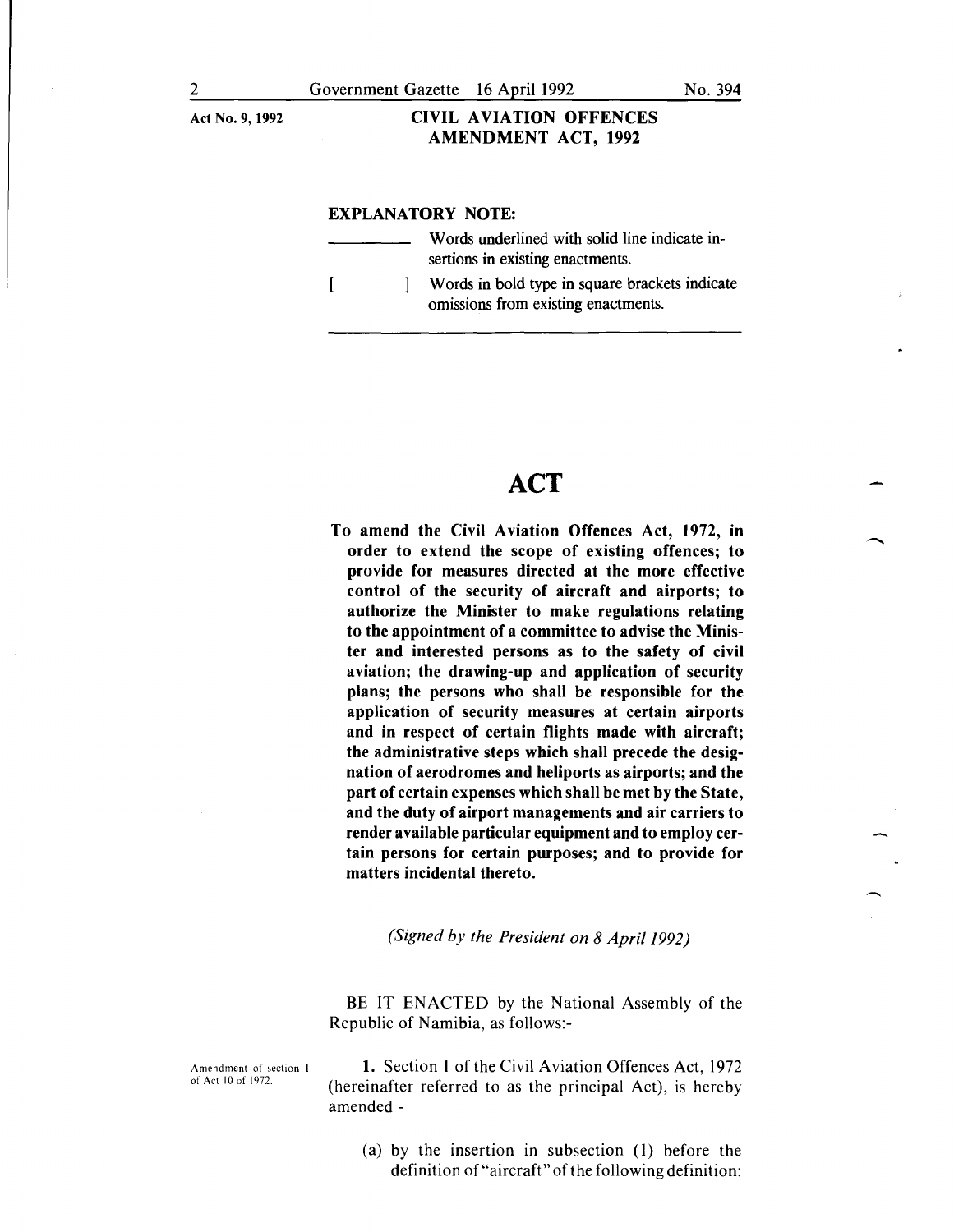-

-

-

Act No. 9, 1992

#### CIVIL AVIATION OFFENCES AMENDMENT ACT, 1992

" 'aerodrome' means a defined area on any land, water or building, which is intended to be used for, or in connection with, the arrival, departure or movement of aircraft, and includes any building, installation or equipment within such area;";

(b) by the insertion in subsection (1) after the definition of "aircraft" of the following definitions:

" 'air navigation facility' means premises used for the handling of cargo, mail or baggage, an aircraft hangar, a fuel storage area and any other premises, structure or place to which the public have no right of access and in which a service is rendered for the operation of an airport or aircraft or for the public at an airport, aerodrome or heliport and includes any aid provided for promotion of the safe, orderly and expeditious movement of air traffic, and includes, where applicable, any building or structure in or to which such aid or part thereof is housed or attached, and includes the premises on which such aid or part thereof is situated, whether such a building, structure or premises are situated within the boundaries of an airport, aerodrome or heliport or not;

'airport' means any aerodrome established and maintained in terms of section 6 of the Aviation Act, 1962 (Act 74 of 1962), and includes any aerodrome or heliport designated by the Minister by notice in the *Gazette* as an airport for the purposes of this Act;

'airport manager' includes any person appointed in writing by the airport manager to discharge any function imposed, or to exercise any power conferred, upon the airport manager by this Act;

'authorized person' means-

- (a) any member of the Namibian Police Force;
- (b) any other person appointed in writing by the Minister as an authorized person for the purposes of this Act;

'board' means the board of inquiry appointed under section 2K;";

3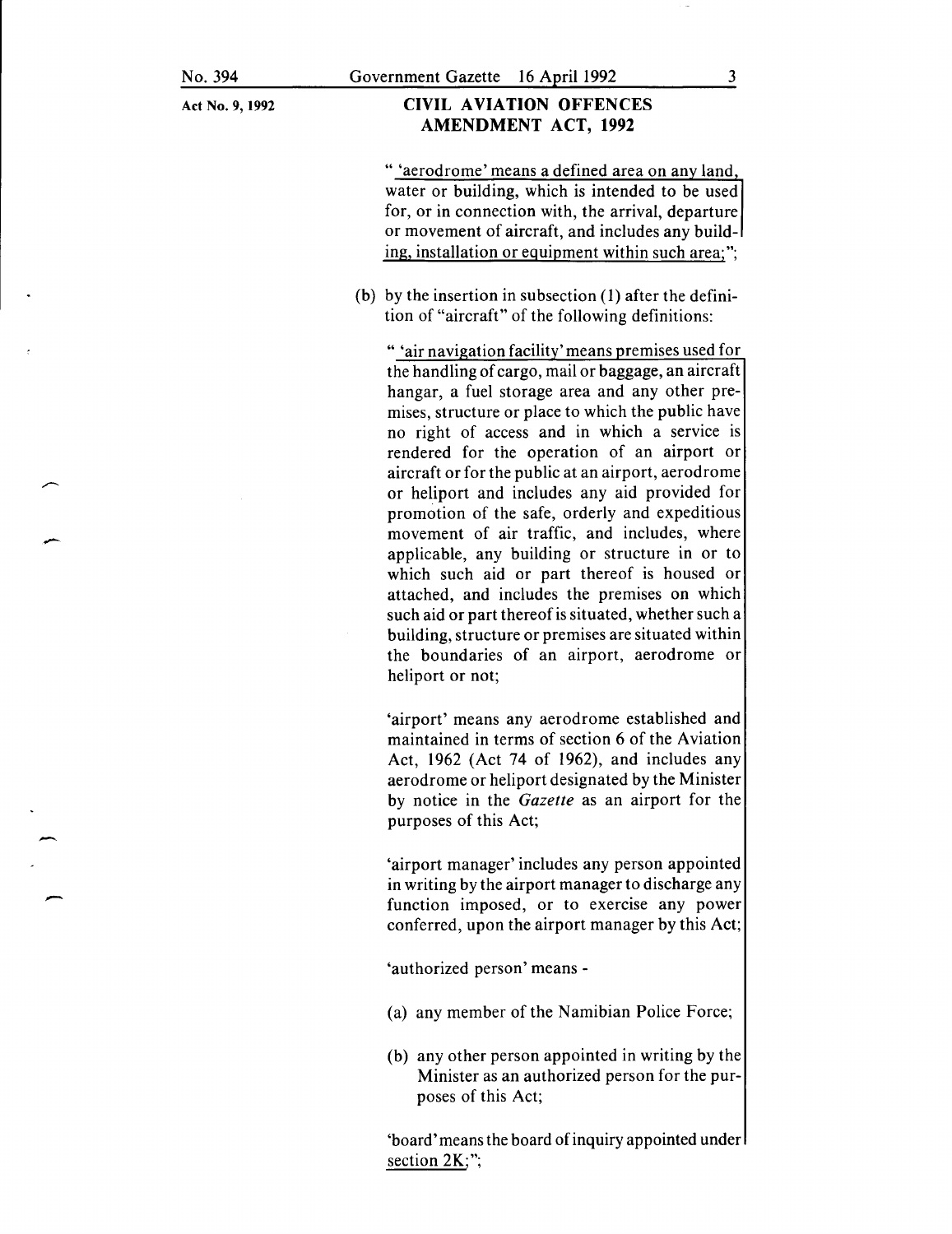## Act No. 9, 1992 CIVIL AVIATION OFFENCES AMENDMENT ACT, 1992

(c) by the insertion in subsection (I) after the definition of "convention country" of the following definitions:

" 'harmful article' means -

- (a) any ammunition, as defined in section I of the Arms and Ammunition Act, 1969, (Act 75 of 1969), and includes any cartridge or projectile intended for use in the discharge of an arm referred to in section 32(1) of that Act;
- (b) any arm, as defined in section I of the Arms and Ammunition Act, 1969, (Act 75 of 1969), as amended from time to time in terms of subsection 62) of that section, and includes any arm referred to in section 32(1) of that Act, any grenade, bomb or similar missile and any article which has the appearance of such an arm or a grenade, bomb of similar missile, whether capable of being discharged or exploded or not;
- (c) explosives, as defined in section I of the Explosives Act, 1956 (Act 26 of 1956), and includes any article which has the appearance of an explosive or which is marked or labelled that it is or contains an explosive, whether such an article is capable of explosion or of being exploded or not; or
- (d) any other article which is primarily a weapon of attack or defence in relation to persons or primarily an instrument by means of which property may be damaged or destroyed;

'heliport' means a defined area on any land or building, which is used or intended to be used for, or in connection with, the arrival, departure or movement of helicopters, and includes any building or installation within such area;

'Minister' means the Minister of Works, Transport and Communication;

'Namibian aircraft' means an aircraft registered in Namibia and includes any aircraft that is operated by joint air transport operating organizations or international operating agencies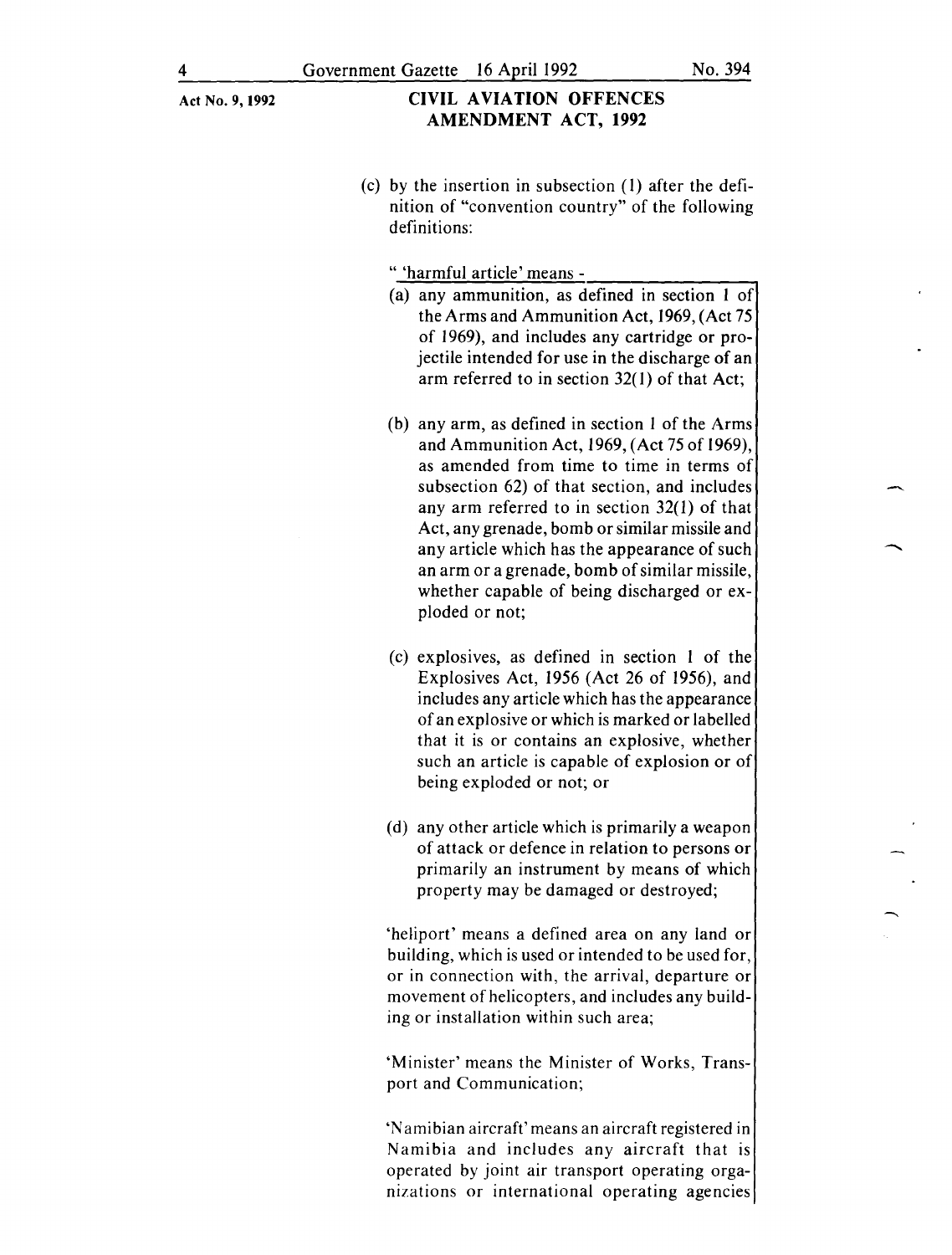#### CIVIL AVIATION OFFENCES AMENDMENT ACT, 1992

established by the State and any other convention country and in respect of which the Minister has, by notice in the *Gazette,* declared it to be deemed to be a Namibian aircraft;";

- (d) by the deletion in subsection (1) of the definition of "Republic";
- (e) by the insertion in subsection (1) after the definition of "pilot in command" of the following definitions:

" 'restricted area' means any area, building or place at an airport, in respect of which access control has been instituted for security purposes by, or with the concurrence of, the management of such airport, and includes any area, building or place at an airport in respect of which the Minister has directed the management of the airport, or any organization conducting business at the airport, to institute access control and in respect of which access control has been so instituted;

'search' includes the use of metal detectors for persons and metal detectors, X-ray equipment and explosive detecting equipment for personal effects, baggage, cargo, mail and other goods;";

- (f) by the deletion in subsection (1) of the definition of "South African aircraft"; and
- (g) by the insertion in subsection (1) after the definition of "search" of the following definition:

" 'this Act' includes any regulations made under this Act.".

2. Section 2 of the principal Act is hereby amended-

- (a) by the substitution for paragraph (c) of the following paragraph:
	- "(c) places or causes to be placed on an aircraft in service, by any means whatsoever, a device or substance which is likely to destroy that aircraft or to cause damage to it which ren-

Amendment of section 2 of Act 10 of 1972.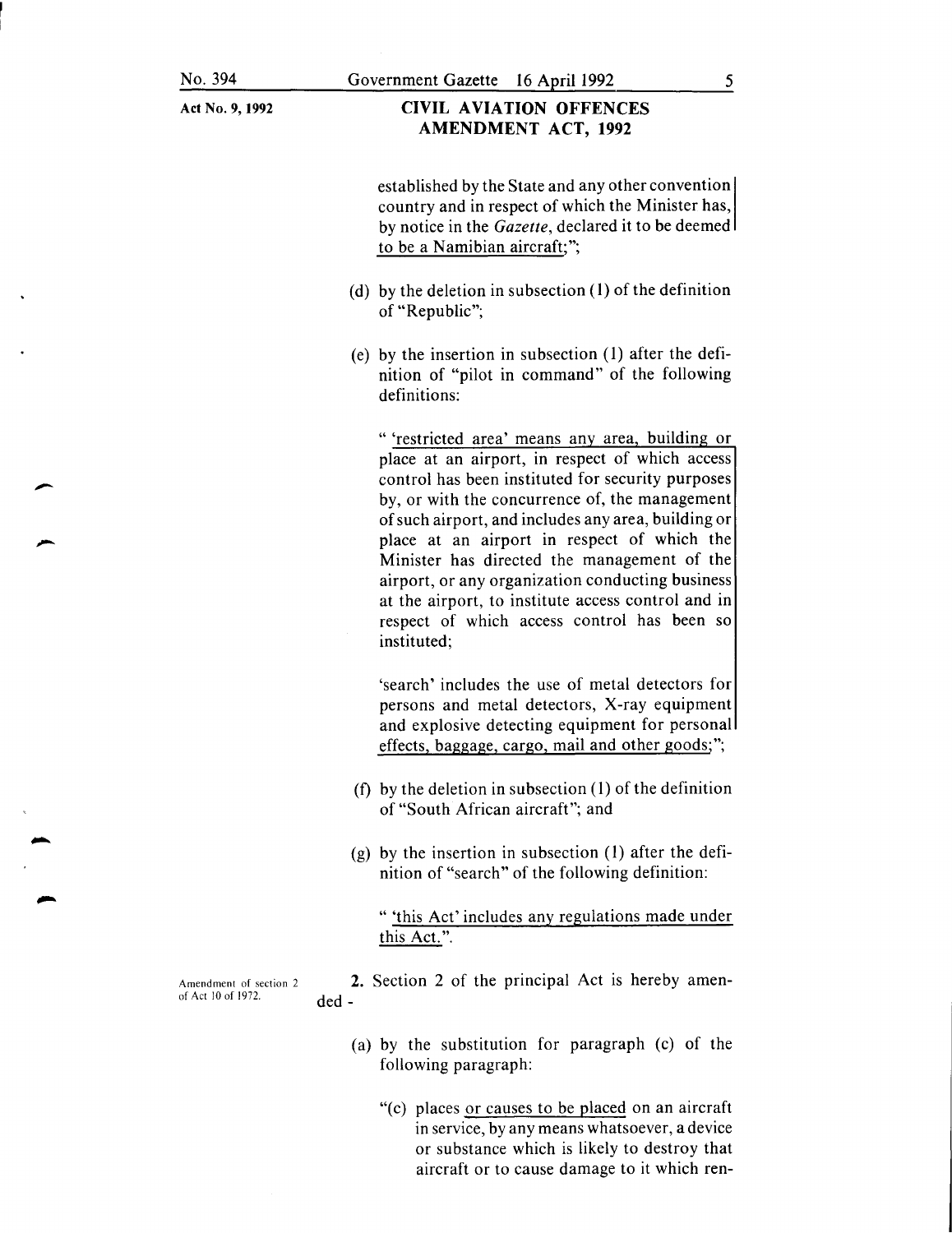#### **CIVIL AVIATION OFFENCES AMENDMENT ACT, 1992**

ders it incapable of flight or is likely to endanger its safety in flight;";

- (b) by the substitution for paragraph (d) of the following paragraph:
	- "(d) destroys or wilfully damages air navigation facilities or wilfully interferes with their operation [, **if such destruction damage or interference is like to endanger the safety of aircraft in flight];";**
- (c) by the substitution for paragraph (e) of the following paragraph:
	- "(e) communicates information which he or she knows to be false, thereby endangering the safety of an aircraft in **[flight]** service;";
- (d) by the substitution for paragraph (f) of the following paragraph:
	- "(f) places or causes to be placed at, on or in any airport, aerodrome, heliport or air navigation facility any device or substance which is calculated to endanger, injure or kill any person, or to endanger, damage, destroy, render useless or unserviceable or put out of action any property, vehicle, aircraft, building, equipment or air navigation facility or part thereof;";
- (e) by the insertion after paragraph (f) of the following paragraph:

"(fA) wilfully pollutes or causes to pollute any aviation fuel;";

- (f) by the substitution for paragraph (g) of the following paragraph:
	- "(g) performs any other act which **[jeopardizes]**  endangers or may **[jeopardize]** endanger the operation of an air carrier or the safety of **[an]** any airport, aerodrome, heliport, aircraft in **[flight]** service or of persons or property thereon or therein or which may **[jeopardize]** endanger good order and dis-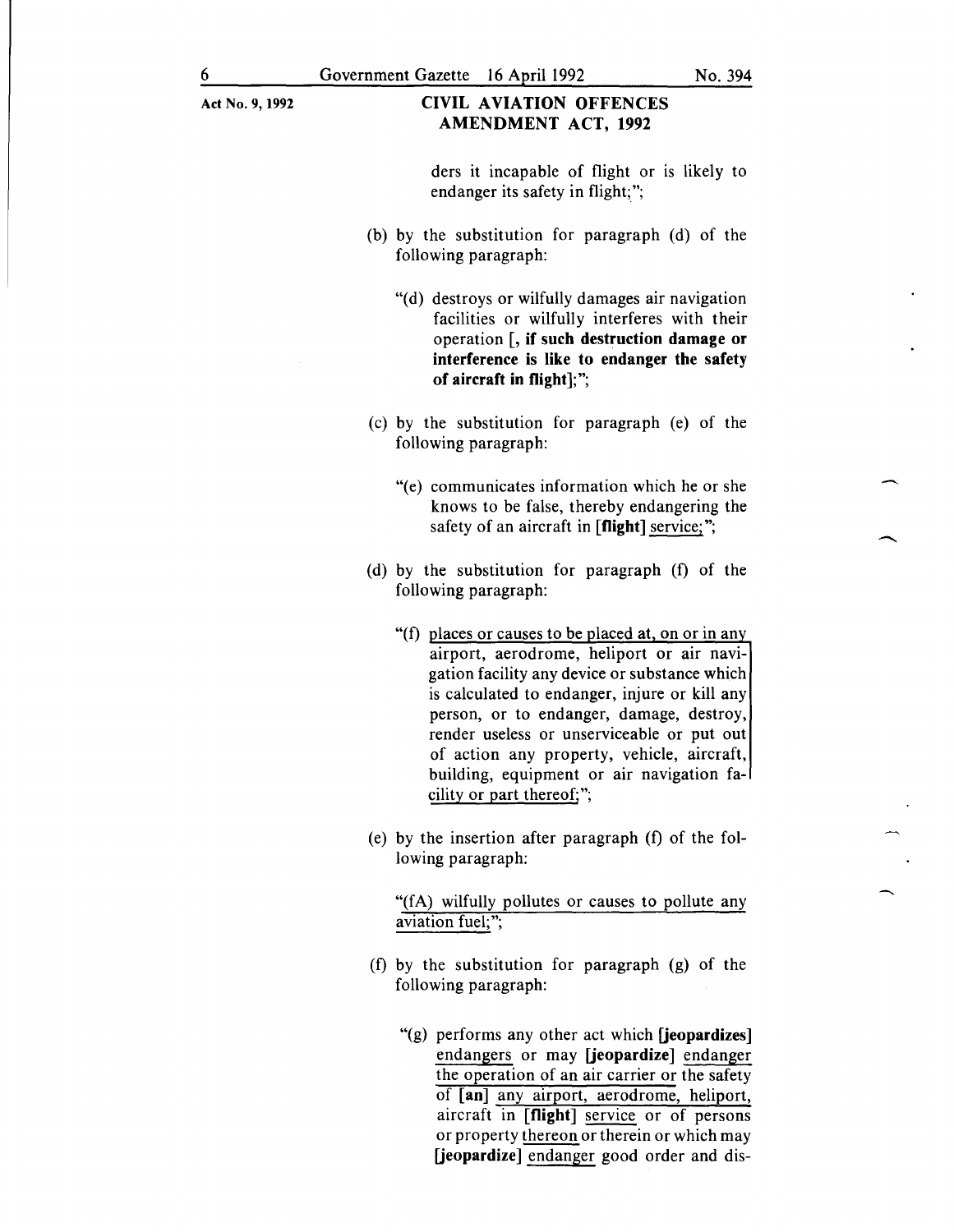-

#### CIVIL AVIATION OFFENCES AMENDMENT ACT, 1992

cipline at an airport, aerodrome or heliport or on board an aircraft in  $[flight]$  service,"; and

(g) by the addition of the following subsections, the existing section becoming subsection (1):

" $(2)$  Any person -

- $(a)$  who threatens to commit any offence referred to in subsection (1) or who falsely alleges that any other person has committed or is about to commit any such offence; or
- (b) who communicates information which he or she knows to be false or incorrect,

and thereby interferes with or may interfere with the operation of an air carrier or of an airport, aerodrome or heliport, shall be guilty of an offence and on conviction be liable to imprisonment without the option of a fine for a period not exceeding 15 years.

(3) Any person who on board any aircraft in service commits any nuisance or any disorderly or indecent act or is in a state of intoxication or behaves in a violent or offensive manner to the annoyance of any other person on the aircraft or uses abusive, indecent or offensive language, shall be guilty of an offence and on conviction be liable to a fine not exceeding R1 000 or to imprisonment for a period not exceeding three months or to both such fine and such imprisonment.".

3. The following sections are hereby inserted in the principal Act after section 2:

"Prohibition and control of carriage of persons and harmful articles in aircraft

2A. (1) Except with the permission of the aircraft operator, and subject to such conditions as the operator may stipulate, no person shall at an airport, aerodrome or heliport board or attempt to board, or be on, an aircraft if he or she has in his or her possession or under his or her control any harmful article or if any harmful article has to his or her knowledge been placed within his or her reach or at his or her disposal.

Insertion of sections 2A, 2B, 2C, 20, 2E, 2F, 2G, 2H, 21, *21,* 2K, 2L and 2M in Act 10 of 1972.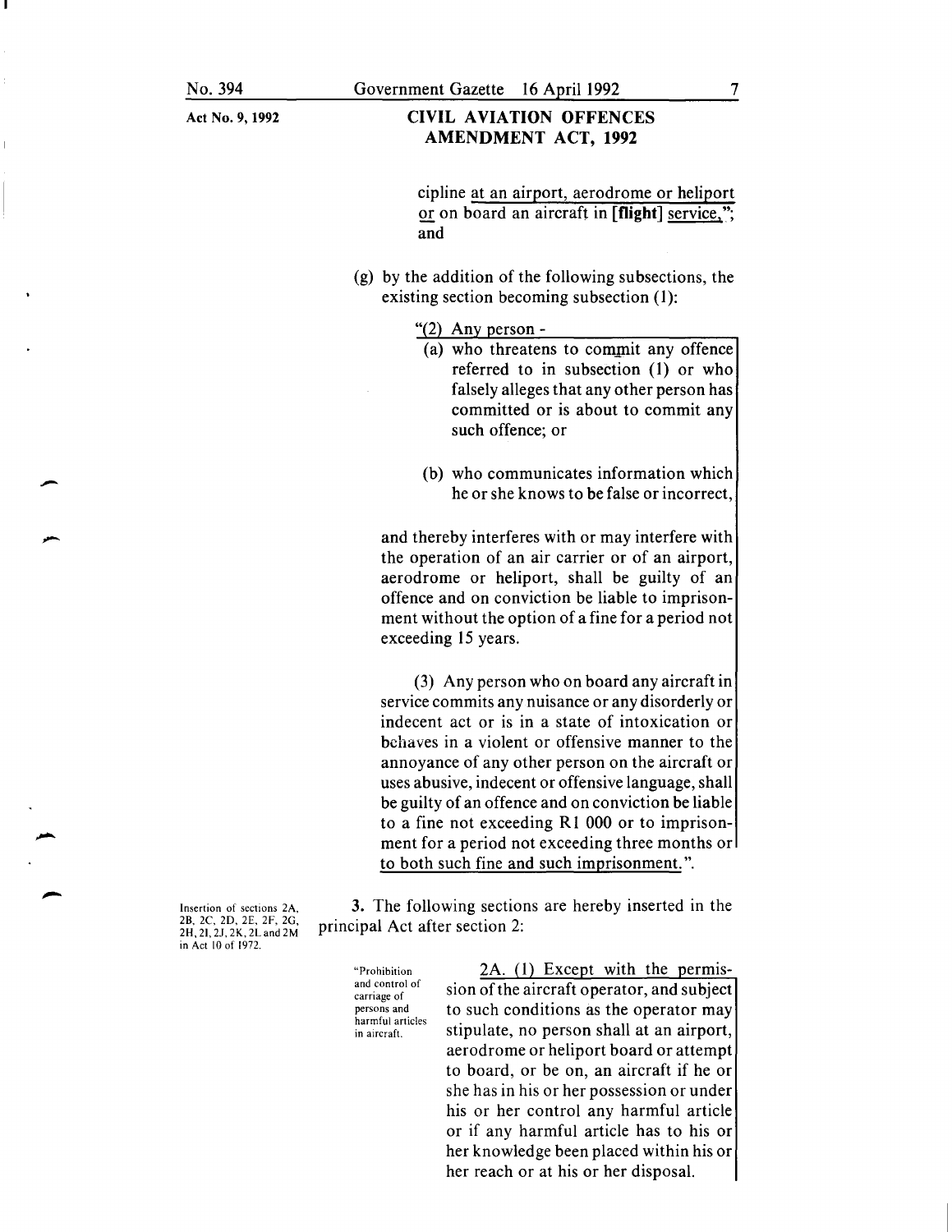(2) Any person who wishes to consign any harmful article by aircraft, shall consign the article in the manner required, and in accordance with the conditions stipulated, by the aircraft operator: Provided that where the Minister has by regulation under the Aviation Act, 1962 (Act 74 of 1962), prescribed the manner in which, and the conditions subject to which, an article which is also a harmful article under this Act, shall be consigned by aircraft, the provisions of such a regulation shall prevail in the case of a conflict with any requirement, or any condition stipulated, under this subsection.

(3) An air carrier may refuse to transport on any aircraft any person, personal effects, baggage, mail, cargo or other goods, if in the opinion of the air carrier -

- (a) the person concerned may, while on board, perform or attempt to perform any act which may endanger the safety of the aircraft or interfere with the flight of the aircraft; or
- (b) any occurrence which may endanger the safety of the aircraft or which may interfere with the flight of the aircraft, may eventuate from the transportation of such person, personal effects, baggage, mail, cargo or other goods.
- 2B. (1) (a) Subject to the provisions of this Act, no person shall enter or attempt to enter or be within any restricted area if he or she has in his or her possession or under his or her control any harmful article or if any harmful article has to his or her knowledge been placed within his or her reach and at his or her disposal.

Prohibition and control of persons and harmful articles in restricted areas.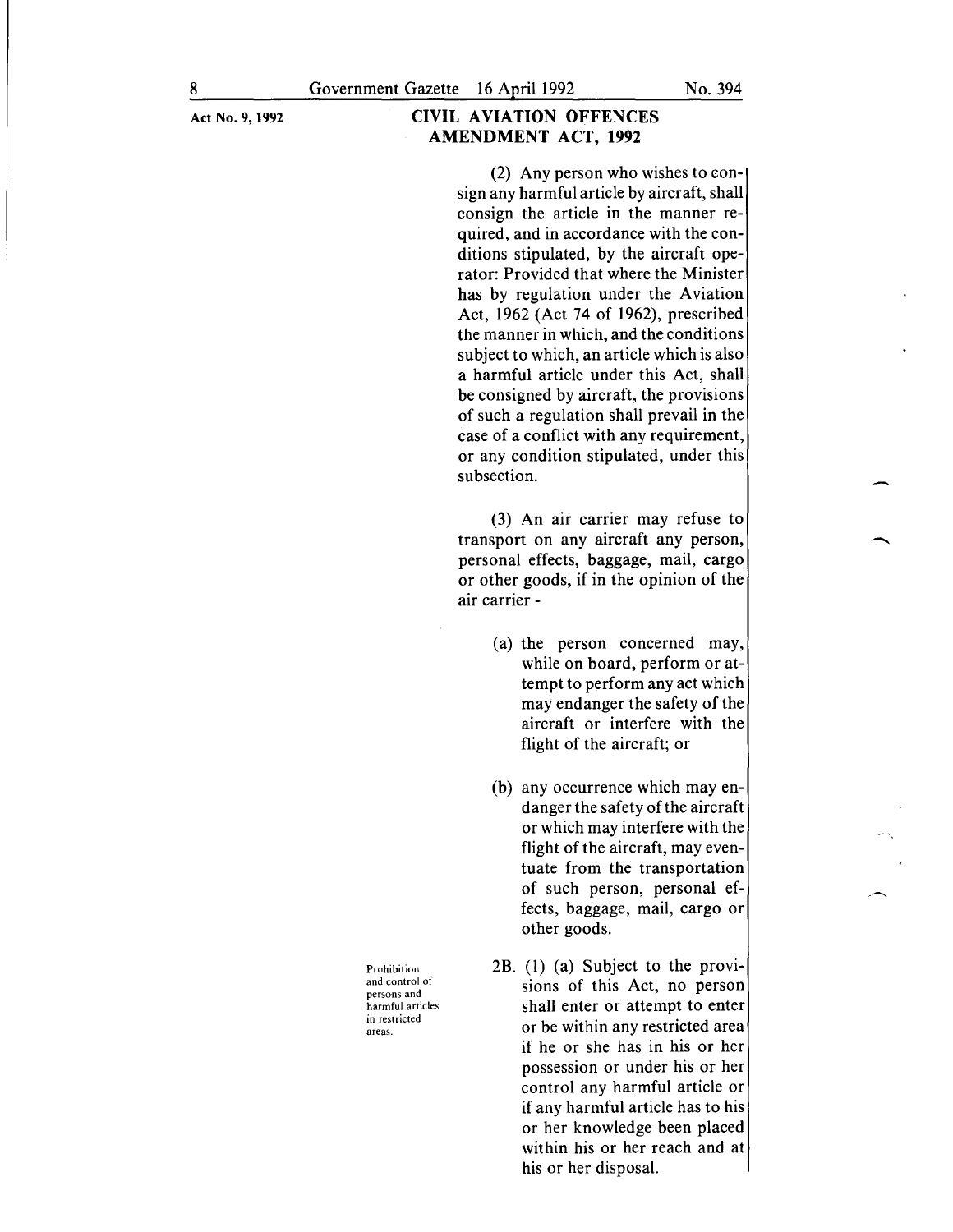No. 394

# CIVIL AVIATION OFFENCES AMENDMENT ACT, 1992

(b) The provisions of paragraph (a) shall not apply in relation to a passenger or crew member who arrived by aircraft and who is in a restricted area for the purpose of taking possession of baggage in which a harmful article is, if the passenger or crew member, before he or she collects the baggage, declares the harmful article to any customs officer where such an officer is on duty in the restricted area, or, where such an officer is not available, to an authorized person.

(2) The provisions of subsection (1) shall not apply in relation to-

- (a) an employee of the State;
- (b) an authorized person;
- (c) any person authorized in writing by the airport manager concerned to be within the restricted area in question, which authority may be conditional,

who is in possession of a harmful article within the restricted area in the course, and for the purpose, of his or her employment at the airport in question.

(3) Any authorized person may refuse entry into a restricted area to any person, or of any baggage, personal effects, mail, cargo, vehicle or other goods, if in the opinion of the authorized person -

> (a) the person concerned may, while he or she is within the restricted area, perform or attempt to perform, any act which may endanger the safety of the airport or of any aircraft,

9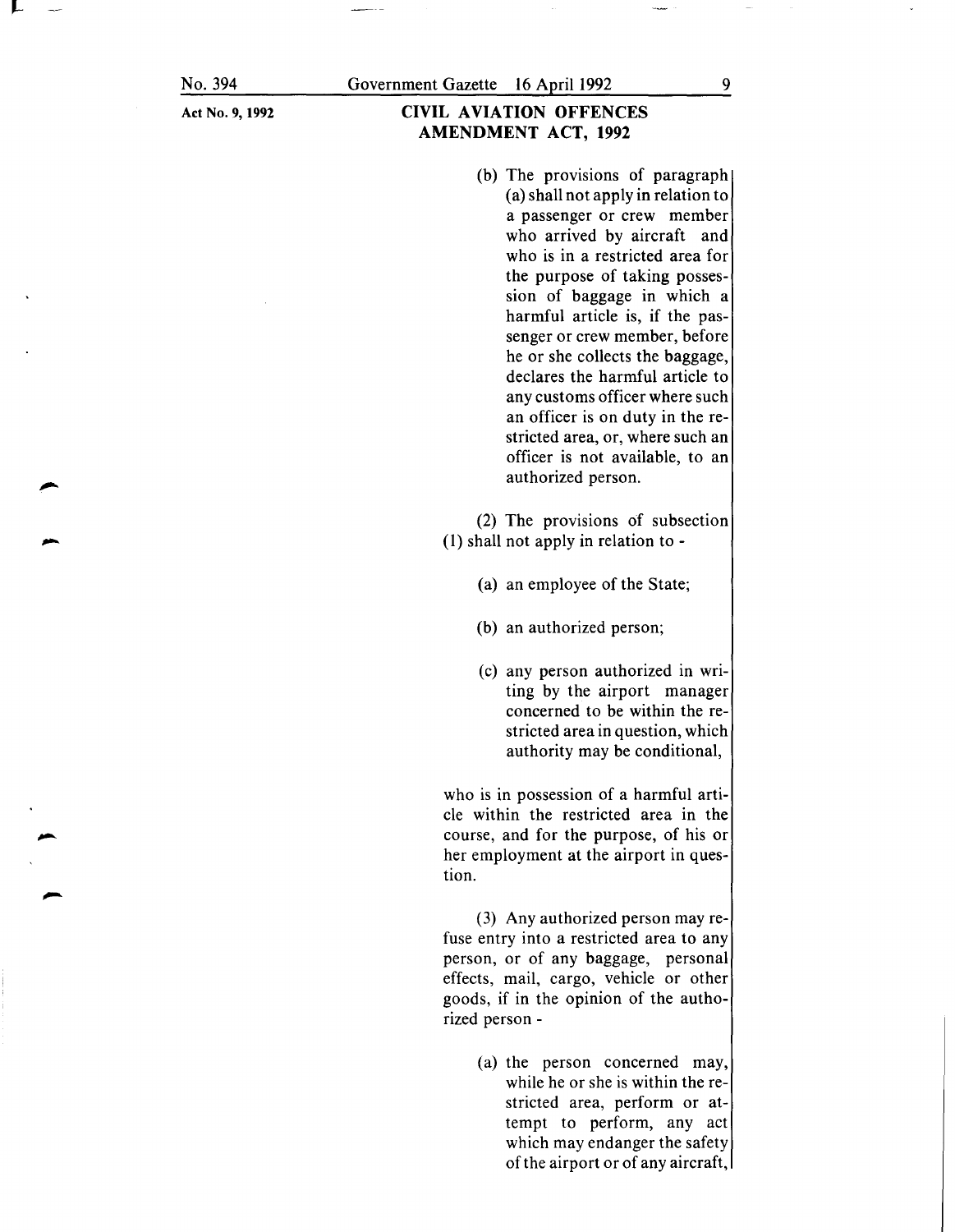# CIVIL AVIATION OFFENCES AMENDMENT ACT, 1992

air navigation facility or air traffic service unit, or which may interfere with the operation thereof; or

(b) any occurrence which may endanger the safety of the airport or of any aircraft, air navigation facility or air traffic service unit, or which may interfere with the operation thereof, may eventuate from the entry into the restricted area of such person, baggage, personal effects, mail, cargo, vehicle or other goods.

(4) Any person to whom, and any person who has a legal interest in any baggage, personal effects, mail, cargo, vehicle or goods in respect of which, entry into a restricted area has been refused in terms of subsection (3), may forthwith request any person in authority over the authorized person concerned, or the airport manager, to review the refusal of the authorized person, and such a person in authority or the airport manager may confirm the refusal or grant the permission required on such conditions as he or she may deem fit.

Prohibition and control of persons and harmful articles in air navigation facilities.

2C. (1) Except with the permission of the person in control of an air navigation facility, and subject to such conditions as such person may stipulate, no per;son shall have access to any air navigation facility.

(2) The person in control of an air navigation facility may refuse access thereto to any person, or of any personal effects or of any goods, if in his or her opinion -

> (a) the person concerned may, while he or she is at or within the air navigation facility, per

-<br>-<br>-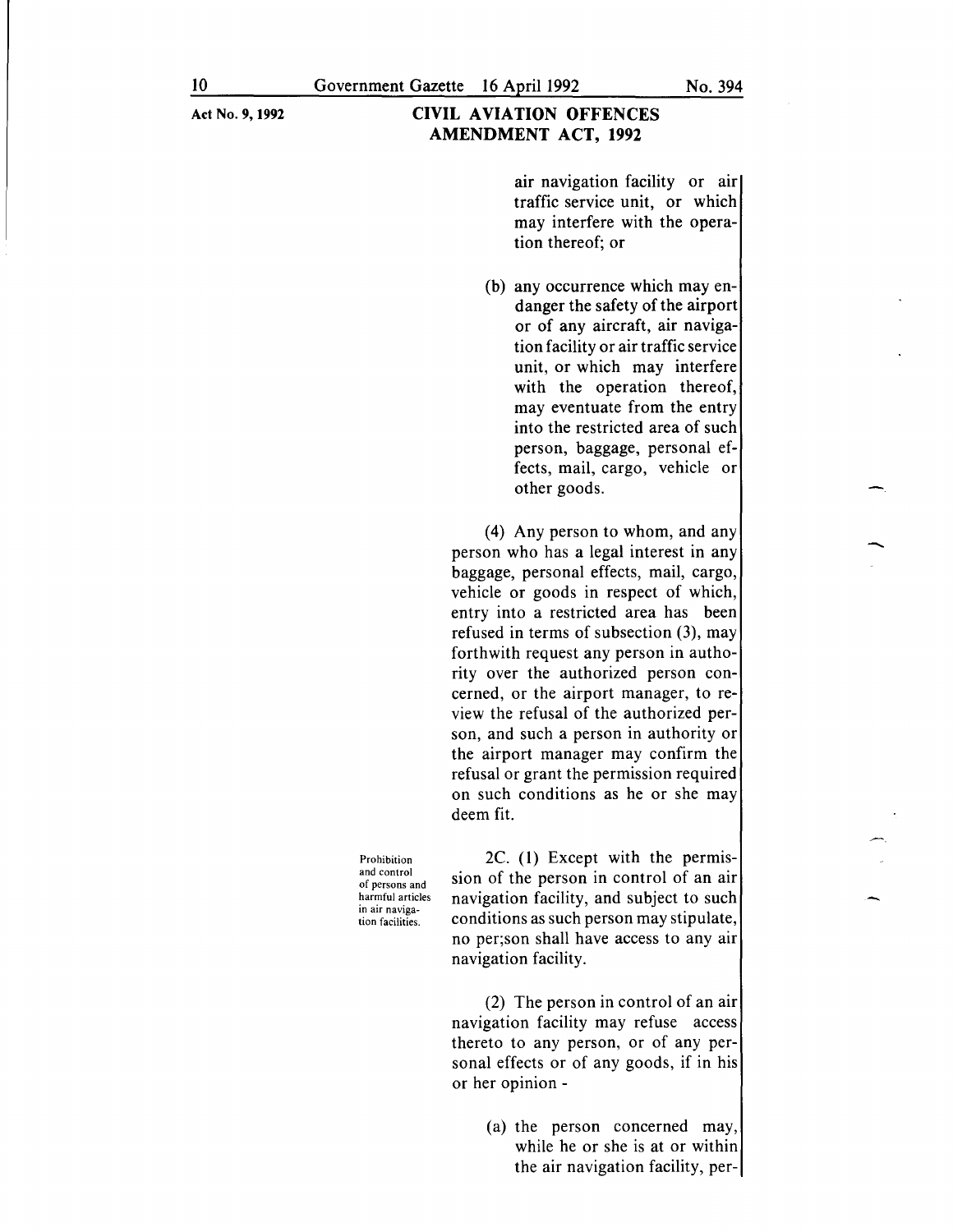### CIVIL AVIATION OFFENCES AMENDMENT ACT, 1992

form or attempt to perform any act which may endanger the safety of the air navigation facility or any contents thereof or which may interfere with the operation thereof; or

(b) any occurrence which may endanger the safety of the air navigation facility or any contents thereof, or which may interfere with the operation thereof, may eventuate from the access thereto of such a person, effects or goods.

2D. Any person who contravenes any provision of section 2A, 2B or 2C, or who fails to comply with any provision thereof or with any condition of any permission granted thereunder, shall be guilty of an offence and on conviction be liable to a fine not exceeding R2 000 or to imprisonment for a period not exceeding six months or to both such fine and such imprisonment.

Authorized persons and certain employees may call for identification.

Penalties.

- 2E.  $(1)(a)$  Any authorized person may, if he or she deems it necessary in the interest of security, call upon any person at, in or upon any airport, aerodrome or heliport or air navigation facility to furnish him or her with his or her full name and address.
- (b) Any employee attached to an airport, aerodrome or heliport or an air navigation facility, who has been authorized thereto in writing by the airport or aerodrome manager or person in control of the air navigation facility, respectively, may, if he or she deems it necessary in the interest of security, exercise the power referred to in paragraph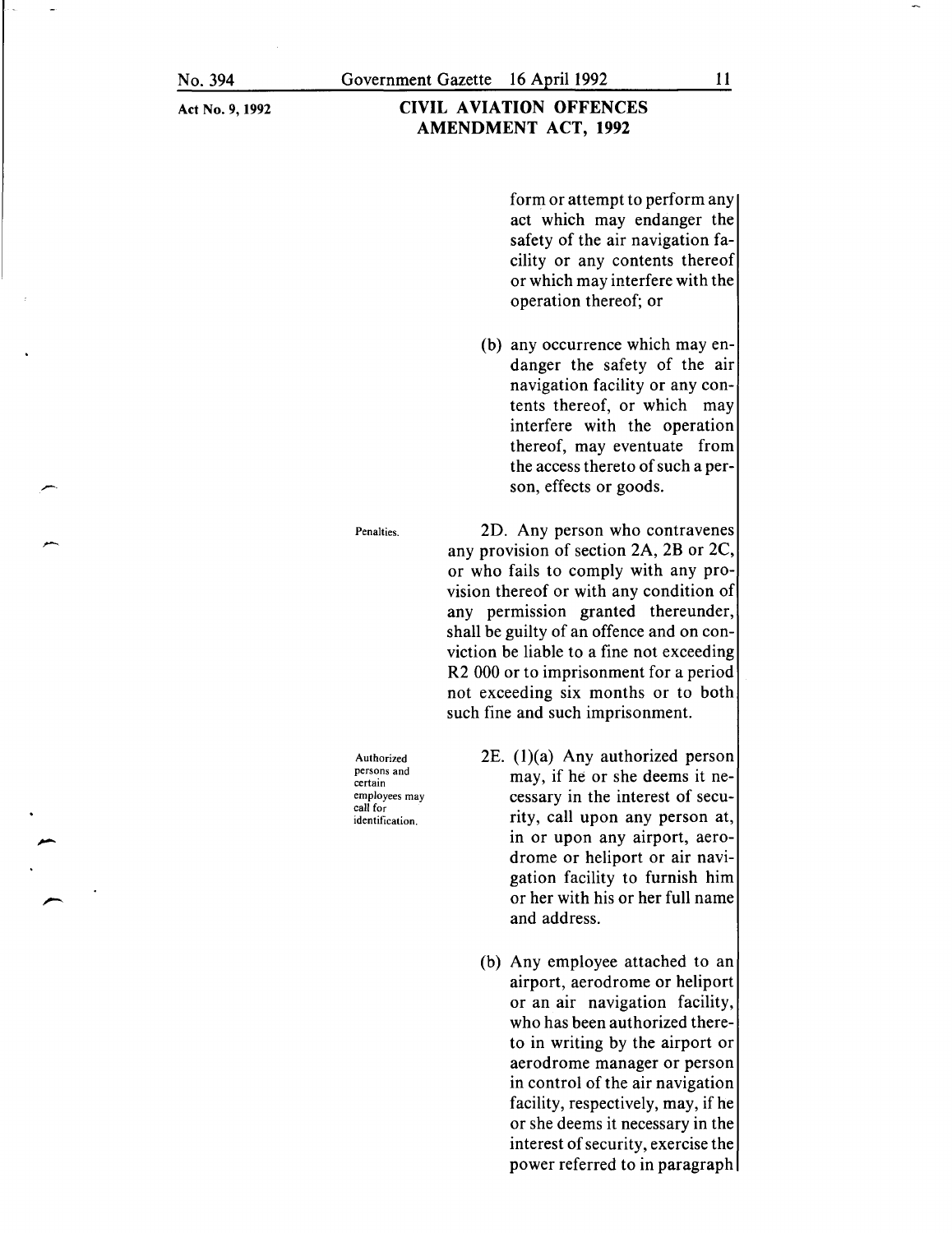## CIVIL AVIATION OFFENCES AMENDMENT ACT, 1992

(a), in respect of the airport, aerodrome, heliport or air navigation facility in question, as the case may be.

(2) Any person who fails to furnish his or her name and address or who furnishes a false or incorrect name or address, shall be guilty of an offence and on conviction be liable to a fine not exceeding R1 000 or to imprisonment for a period not exceeding three months or to both such fine and such imprisonment.

Search of persons and goods.

- $2F.$  (1)(a) When requested thereto by an air carrier, an authorized person may, subject to the provisions of subsection (7), without a warrant search at an airport, aerodrome or heliport-
	- (i) any person, or the hand baggage and personal effects of any person, who intends to board, or who has disembarked from, an aircraft;
	- (ii) any other baggage, or any cargo or goods, before such baggage, cargo or goods are loaded into, or after such baggage, cargo or goods have been offloaded from, an aircraft.
- (b) The Minister may in respect of any particular flight or in respect of flights in general, direct the manager of any particular airport, aerodrome or heliport, or an air carrier in respect of any particular airport, aerodrome or heliport, that a search shall, subject to the provisions of subsection (7), be conducted by an authorized person without a warrant-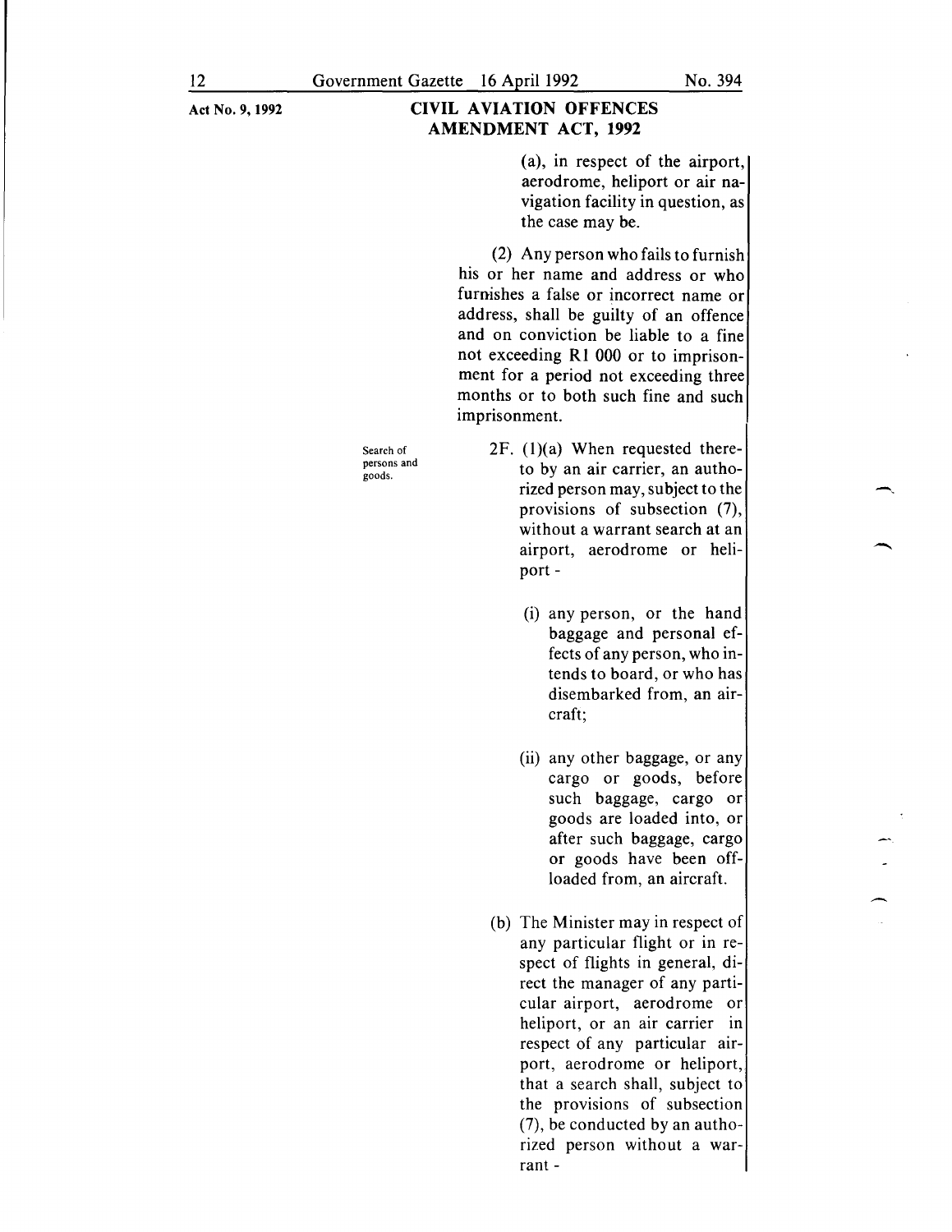- **CIVIL AVIATION OFFENCES AMENDMENT ACT, 1992** 
	- (i) of all persons, or the hand baggage and personal effects of all persons, who intend to board an aircraft, or who have disembarked from an aircraft at the airport, aerodrome or heliport, as the case may be;
	- (ii) of any other baggage, or any cargo or goods, before such baggage, cargo or goods are loaded into, or off-loaded from, any aircraft at the airport, aerodrome or heliport.
	- (c) Any person who fails to comply with any direction in terms of paragraph (b), shall be guilty of an offence and on conviction be liable to a fine not exceeding R2 000 or to imprisonment for a period not exceeding six months or to both such fine and such imprisonment.

(2) Any air carrier may refuse to transport-

- (a) a person or the hand baggage or personal effects of a person who refuses to be searched or to have his or her hand baggage or personal effects searched in terms of subsection (1);
- (b) any other baggage, or any cargo or goods, for any person who refuses to have such baggage, cargo or goods searched in terms of subsection (1).
- (3)(a) If an airport manager is of the opinion that it is necessary for the security of the airport that a person, or the baggage or

13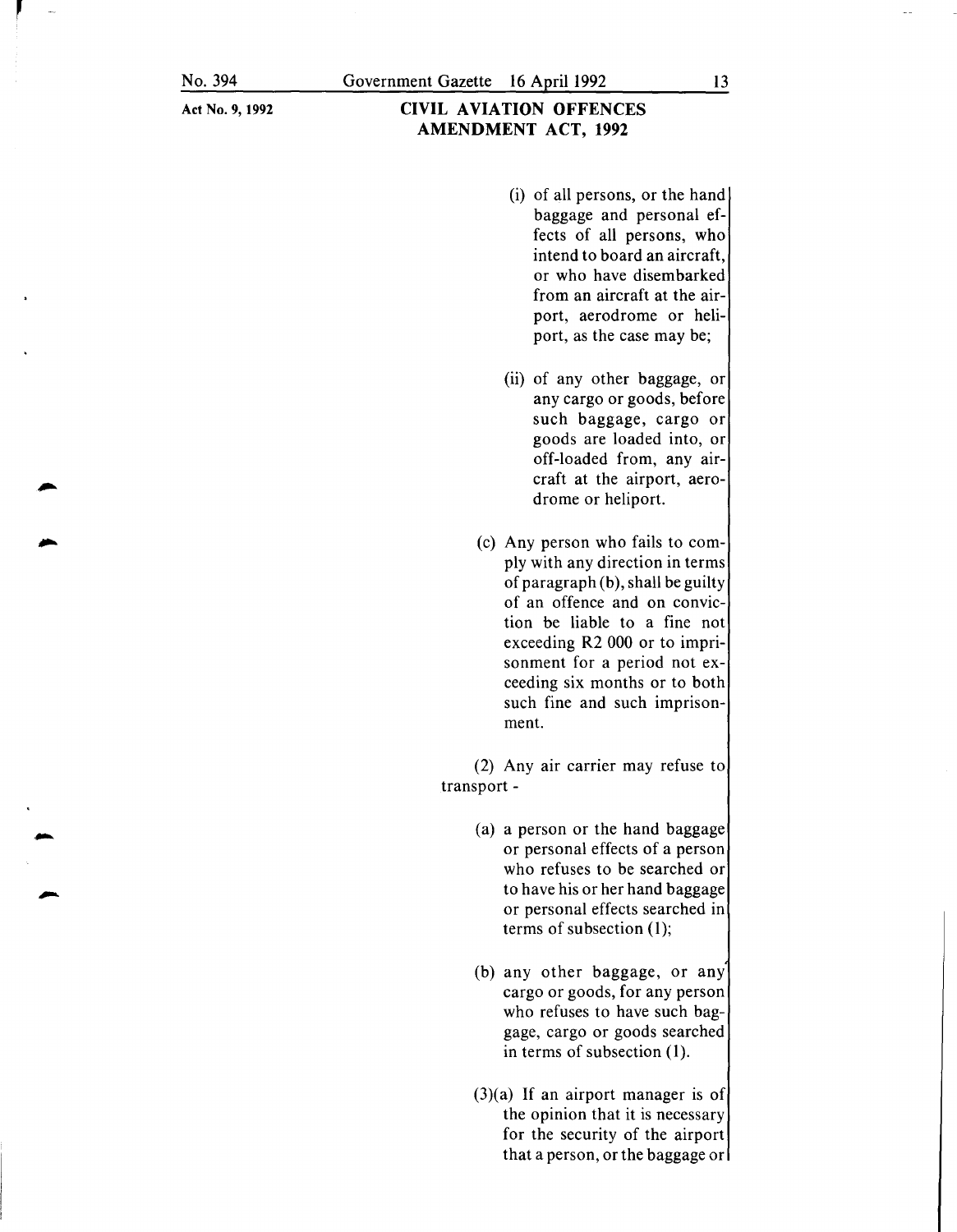personal effects of a person, who intends. to enter a restricted area, or that any vehicle cargo or goods which are, to enter a restricted area, be searched, he or she may direct any authorized person to conduct, subject to the provisions of subsection (7), such search without a warrant.

- (b) The Minister may direct the manager of any particular airport, or the manager of any organization conducting any business at any particular airport, that any person, or the baggage or personal effects of any person, who enters any restricted area at the airport, or that any vehicle, cargo or goods which are, to enter a restricted area at the airport, be searched, subject to the provisions of subsection (7), by an authorized person without a warrant.
- (c) Any person who fails to comply with any direction in terms of paragraph (b), shall be guilty of an offence and on conviction be liable to a fine not exceeding R2 000 or to imprisonment for a period not exceeding six months or to both such fine and such imprisonment.

-

(4) Any authorized person may, subject to the provisions of subsection (7) without a warrant search -

- (a) at any place, any building, structure, equipment or part thereof, or any vehicle, cargo or other goods;
- (b) at any airport, aerodrome or heliport, any person or his or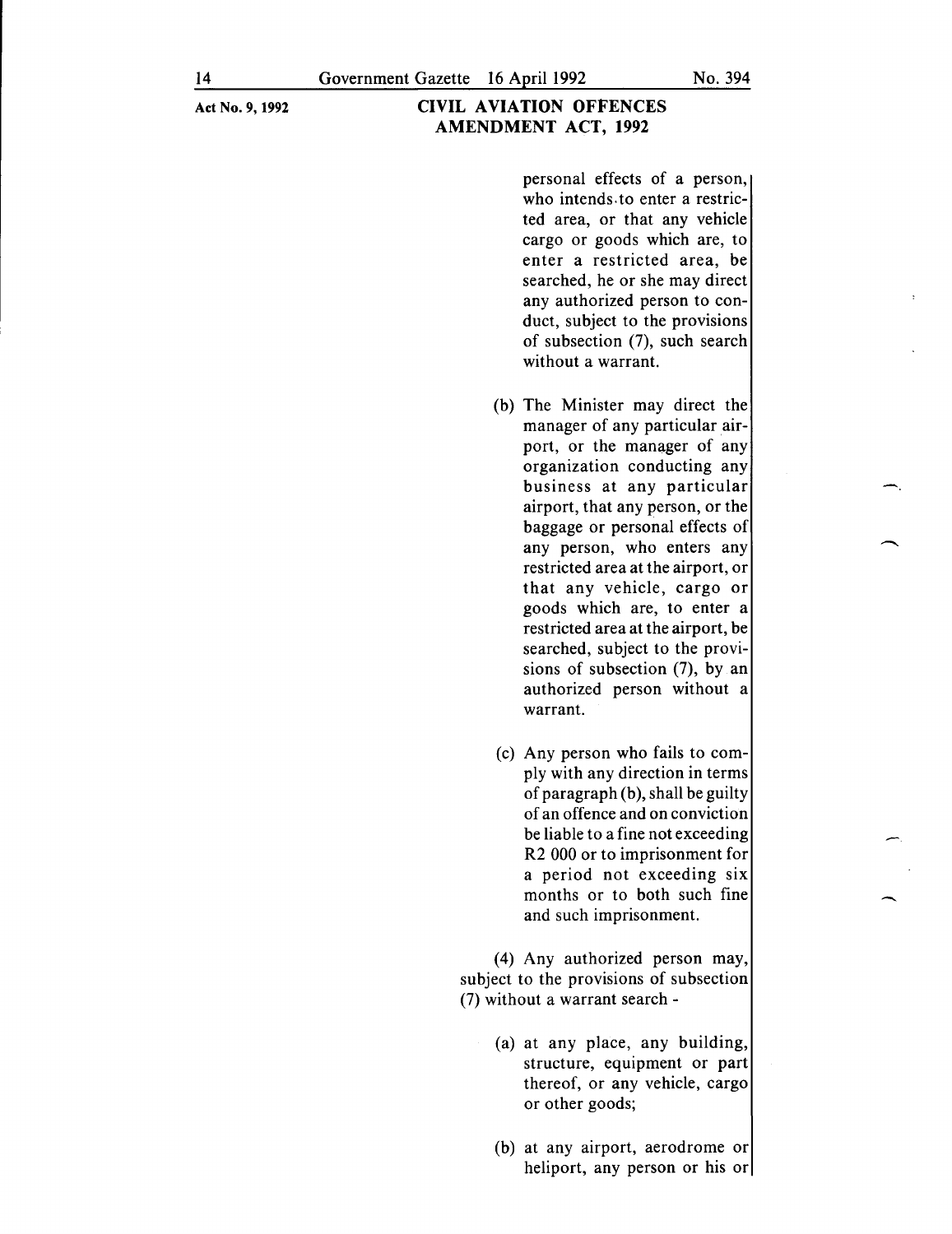J

-

### CIVIL AVIATION OFFENCES AMENDMENT ACT, 1992

her baggage or personal effects, or any aircraft,

if he or she has reasonable grounds to believe that the search is necessary for the security of any airport or any passengers or aircraft at any airport or of an air navigation facility of any airport, or to avoid interference with the operation of an air carrier, any airport or an air navigation facility of any airport.

(5) Any authorized person may without a warrant search any air navigation facility or the contents thereof, or, subject to the provisions of subsection (7), any person or article found thereat, if he or she has reasonable grounds to believe that the search is necessary for the security of the air navigation facility, or to avoid interference with the operation of such a facility of any airport.

- $(6)(a)$  If a person refuses to be searched, or to have his or her baggage or personal effects searched in terms of subsection (I) or (3 *),* an authorized person may, where such a person intends boarding an aircraft or entering a restricted area, in writing order such person to leave the airport, aerodrome or heliport immediately, as the case may be, and not to return thereto for a specified period, which period shall not exceed 24 hours.
- (b) If any person at any airport, aerodrome or heliport refuses to have any cargo, goods, vehice or article searched under subsection (I) or (3), an authorized person may, where such cargo, article or goods are, to be consigned, or where such cargo, vehicle, article or goods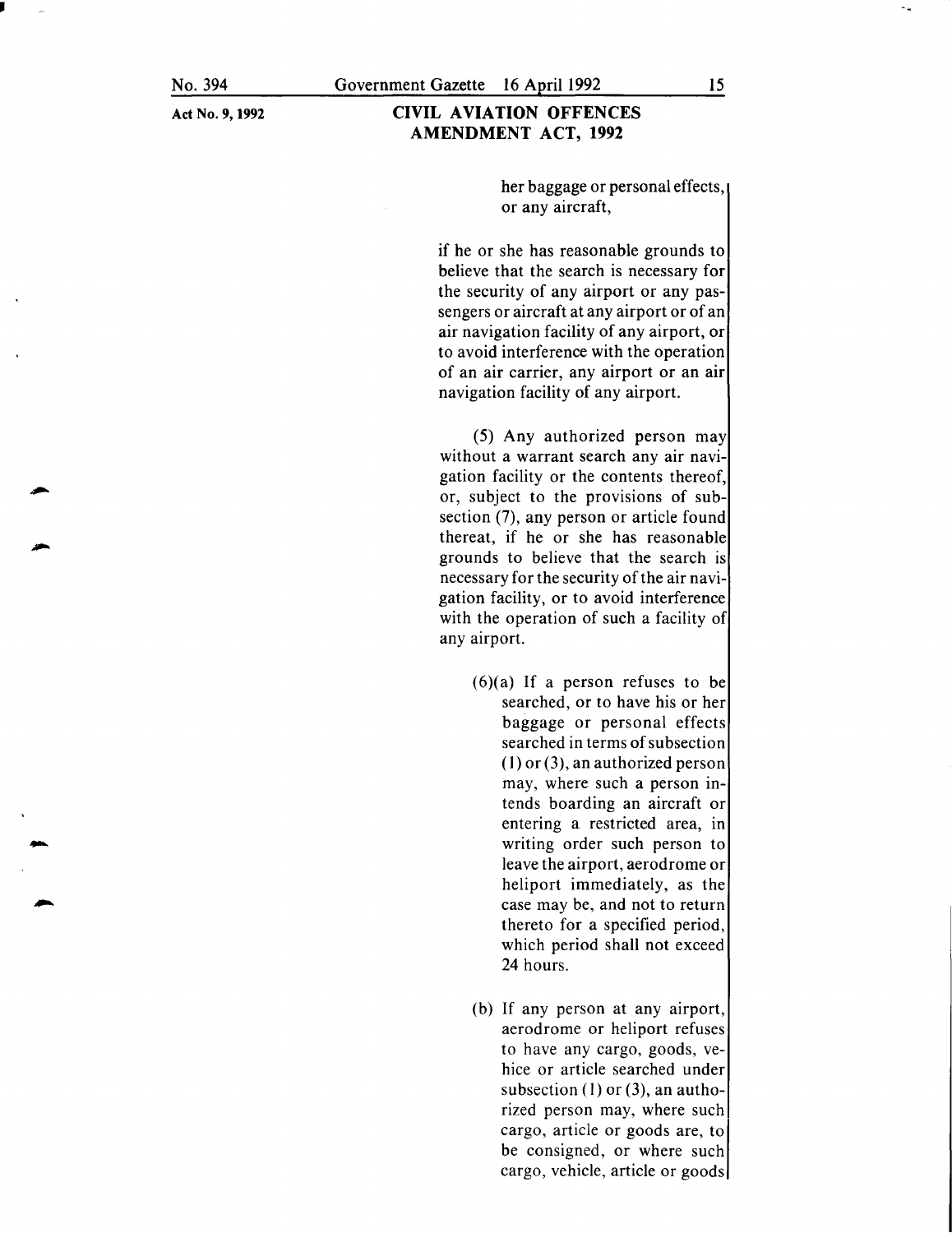are, to enter a restricted area, in writing order such person immediately to remove, or may himself or herself remove, the cargo, goods, vehicle or article from the airport, aerodrome or heliport, as the case may be.

(c) Any person who, in contravention of paragraph (a), refuses to leave an airport, aerodrome or heliport, or returns thereto before the expiration of the specified period, or who, in contravention of paragraph (b), refuses to remove any cargo, goods, vehicle or article from the airport or aerodrome shall be guilty of an offence and on conviction be liable to a fine not exceeding R2 000 or to imprisonment for a period not exceeding six months or to both such fine and such imprisonment.

(7) A search of any person, baggage, personal effects, cargo, goods, vehicle, aircraft, structure, building or equipment shall be conducted with strict regard to decency and order and shall not be excessively intrusive having regard to the purpose for the search, and a woman shall be searched by a woman only, and if no female authorized person is available, the search shall be made by a woman designated for such purpose by an authorized person: Provided that the correspondence or home of a person shall not be subject to any interference unless such interference is necessary for a purpose referred to in Article 13( 1) of the Namibian Constitution.

Seizure or retention of harmful articles.

2G. (1) An authorized person may seize any harmful article found during a search carried out in terms of section 2F, or retain such article for safe custody while the person in whose possession or -.

--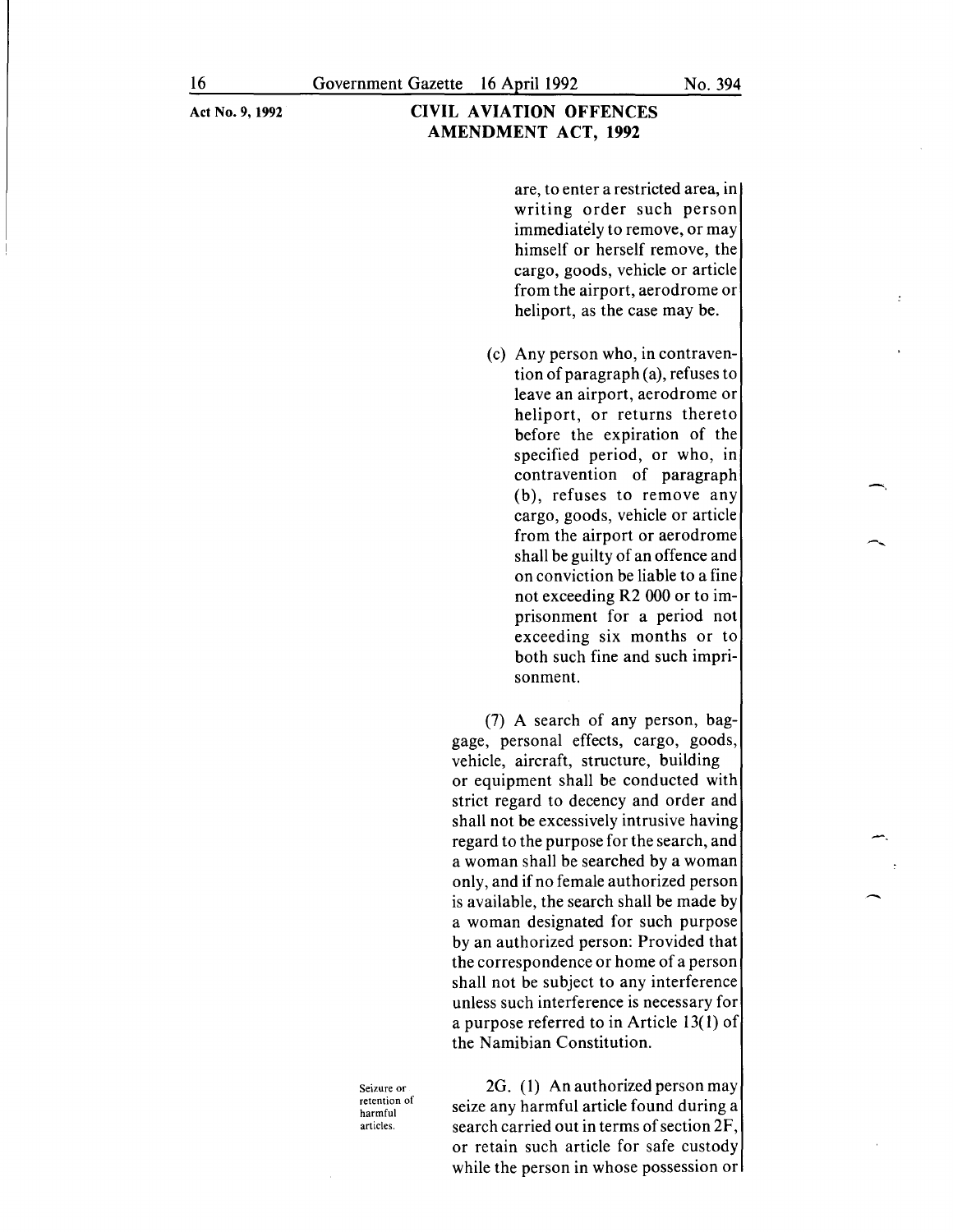r-·

Act No. 9, **1992** 

### **CIVIL AVIATION OFFENCES AMENDMENT ACT, 1992**

custody or under whose control the article was found, remains on the aircraft or in the restricted area or at or in the air navigation facility, as the case may be.

(2) A harmful article seized in terms of subsection **(1)** shall be delivered to a police official, as defined in section **1** of the Criminal Procedure Act, 1977 (Act 51 of 1977), and shall be dealt with and be disposed of in terms of the provisions of Chapter 2 of that Act as if it were an article seized, and delivered to such a police official, in terms of that Chapter.

Powers of arrest.

2H. (1) An authorized person may without a warrant arrest any person-

- (a) who, in his or her presence, commits any offence in relation to any provision of section 2, 2A, 2B, 2C, 2E or 2F(6)(c);
- (b) whom he or she reasonably suspects of having committed any offence in relation to any provision of section 2, 2A, 2B, 2C, 2E or 2F(6)(c).

(2) If an authorized person attempts to arrest any person under subsection (1) and such a person -

- (a) resists the attempt and cannot be arrested without the use of force; or
- (b) flees when it is clear that an attempt to arrest him or her is being made, or resists such attempt and flees,

the authorized person may, in order to effect the arrest, use such force as may in the circumstances be reasonably neces-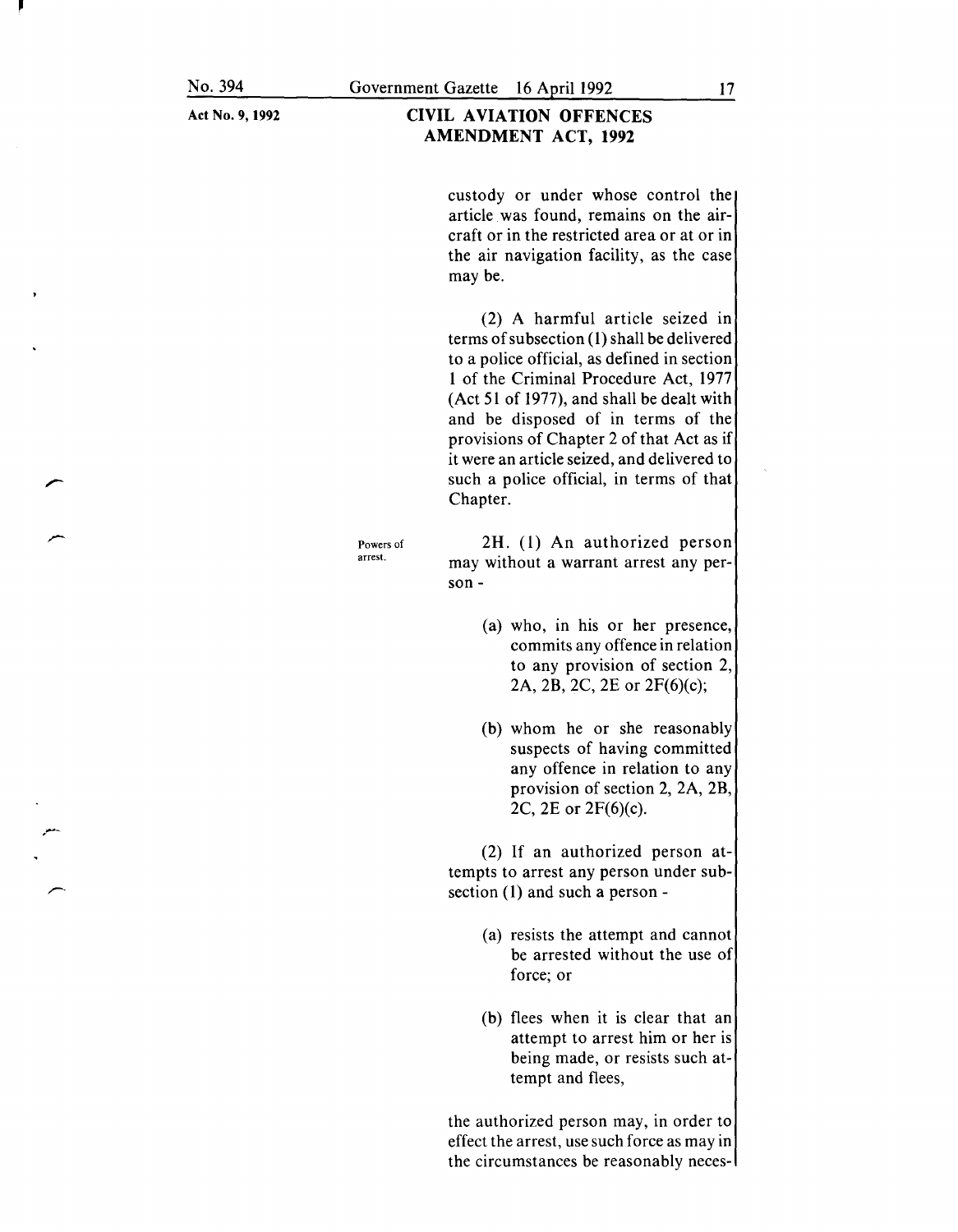#### CIVIL AVIATION OFFENCES AMENDMENT ACT, 1992

sary to overcome the resistance or to prevent the person concerned from fleeing, and may call on any competent person to assist him or her to effect the arrest.

21. No provision of this Act shall derogate from any power in terms of the Criminal Procedure Act, 1977 (Act 51 of 1977), of a peace officer, as defined in section I of that Act, who is an authorized person in terms of this Act.

Powers of peace officers.

Powers of Minister in respect of any action which is a threat to safety.

2J. (I) If the Minister is of the opinion that any action by any person or any group of persons is of such a nature that the safety of any person on or in any aircraft or at any airport, aerodrome, heliport or air navigation facility, or of any aircraft, airport, aerodrome, heliport or air navigation facility, or of any property at any airport, aerodrome, heliport or air navigation facility, is being seriously and immediately threatened, he or she or any person designated by him or her for such purpose may issue such orders as may be deemed necessary, to any person or group of persons to counter such action.

(2) An authorized person may take such steps as he or she may in the circumstances deem necessary to ensure that an order referred to in subsection (I) is complied with.

(3) Any person who fails or refuses to give effect immediately to an order issued in terms of subsection (I), shall be guilty of an offence and on conviction be liable to a fine not exceeding R20 000 or to imprisonment for a period not exceeding five years or to both such fine and such imprisonment.

(4) The Minister may, to such extent as he or she may determine, compensate out of the State Revenue Fund any person who satisfies him or -.

-<br>-<br>-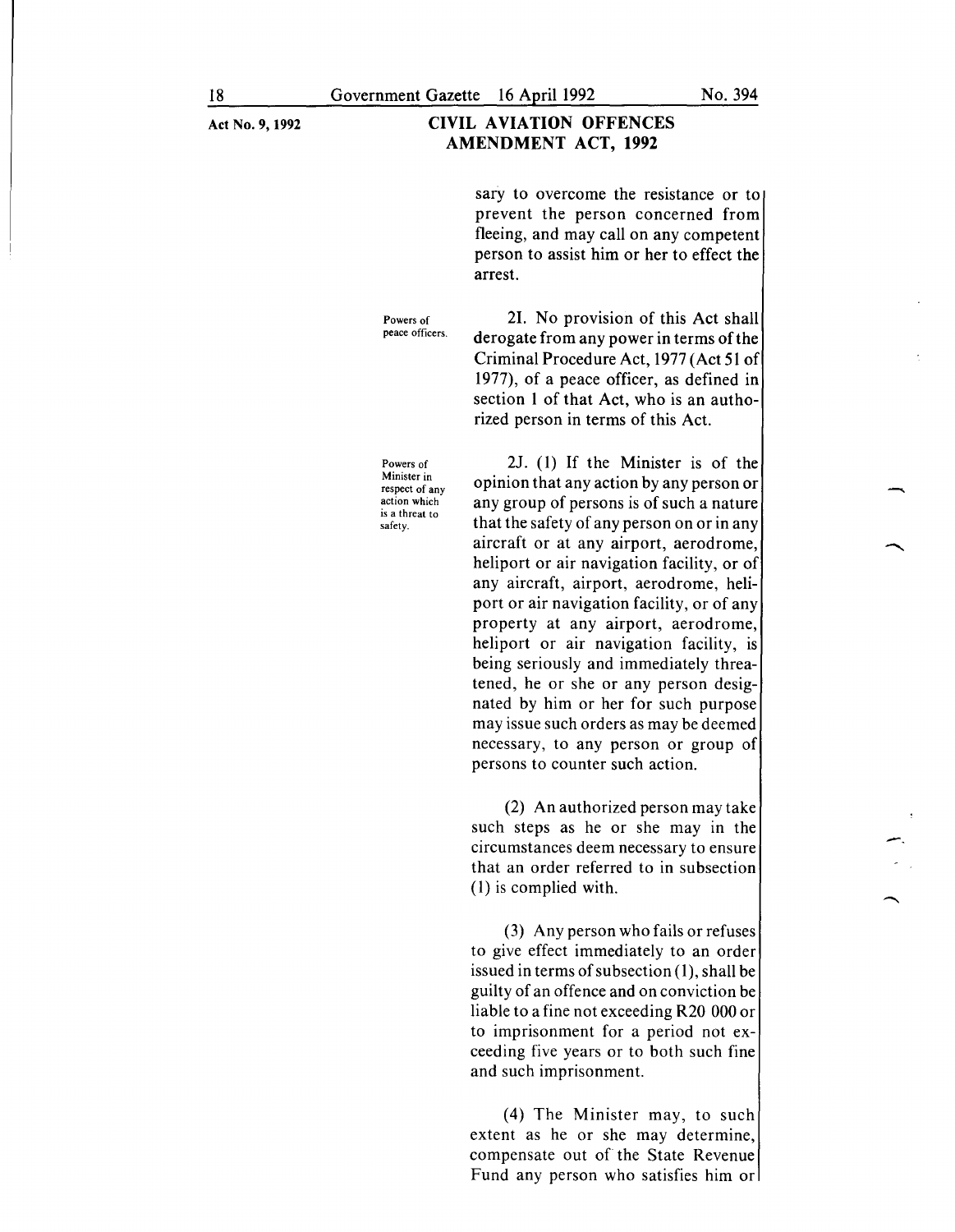Board of inquiry.

#### **CIVIL AVIATION OFFENCES AMENDMENT ACT, 1992**

her that he or she has suffered any damage or bodily harm, or has incurred costs, in the execution of any order issued in terms of subsection (1).

2K. ( **1)** When an offence has been committed in relation to any provision of section 2, 2A, 2B or 2C, or if any orders have been issued in terms of section *21* to counter any action contemplated in that section, the Minister may appoint a board of inquiry, which shall consist of so many persons as the Minister may determine, to inquire into any aspect of such offence or such action or any circumstance relating thereto, which the Minister may refer to the board, and to report to him or her thereon and make such recommendations in relation thereto as the board may deem fit.

(2) The board shall determine its own procedure and, where it consists of more than one member, have a chairperson designated by the Minister.

(3) The board shall have the power to summon and examine witnesses on oath or affirmation and to call for the production for examination by the board of any books, documents or other matter.

( 4) The laws and rules governing magistrates' courts shall *mutatis mutandis* apply in relation to procuring the attendance of witnesses, their examination, the production of books and documents, and for such purpose the chairperson of the board or, where the board consists of one person only, such person, shall have power to sign such documents as may be necessary for the purpose of the inquiry, in the same manner as the magistrate or the clerk of the court has power to do under the magistrates' courts rules.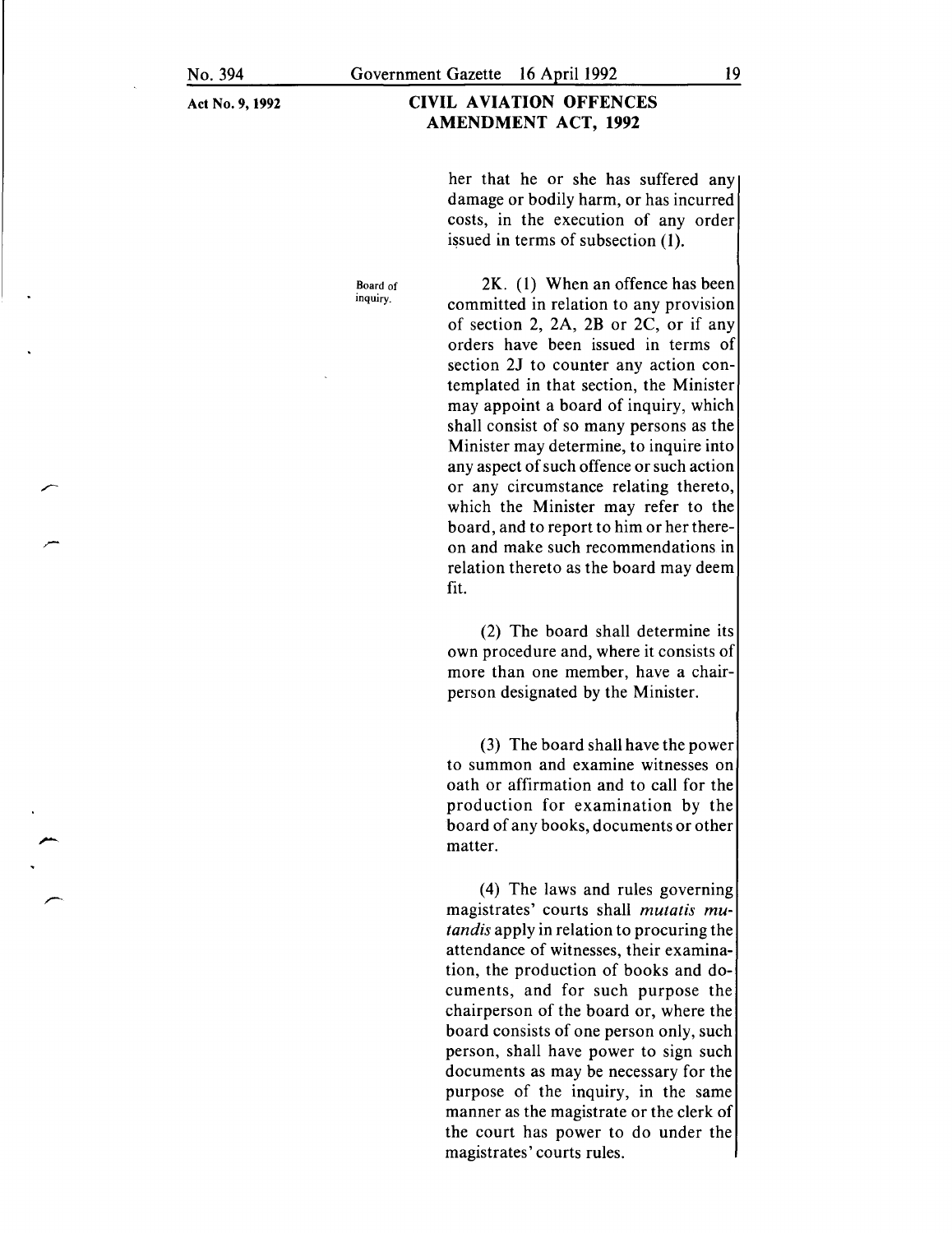(5) Any process to be served for the purposes of the board shall be served by the messenger of the court for the district in which the person upon whom service is to be made, resides, or by a member of the Namibian Police Force.

(6) The chairperson of the board or, where the board consists of one person only, such person, may direct, subject to the provisions of Article 12(l)(a) of the Namibian Constitution, that the public or any category thereof shall not be present at the proceedings, or any part of the proceedings, of the board.

(7) Where an offence or any action contemplated in subsection (1) is associated with an accident as referred to in section 12 of the Aviation Act, 1962 (Act 74 of 1962), the Minister may appoint one board consisting of the same member or members, to conduct a joint inquiry under that Act and this Act in accordance with the provisions of this section.

Regulations.

2L. (1) The Minister may make regulations relating to -

- (a) the establishment, constitution and functions of a committee to advise the Minister and interested persons with regard to the safety of civil aviation and the effective application of the provisions of this Act;
- (b) the drawing-up of plans in relation to measures which shall be adopted in order to promote or ensure the security of civil aviation and the effective application of the provisions of this Act (hereinafter in this section referred to as security plans), the approval by the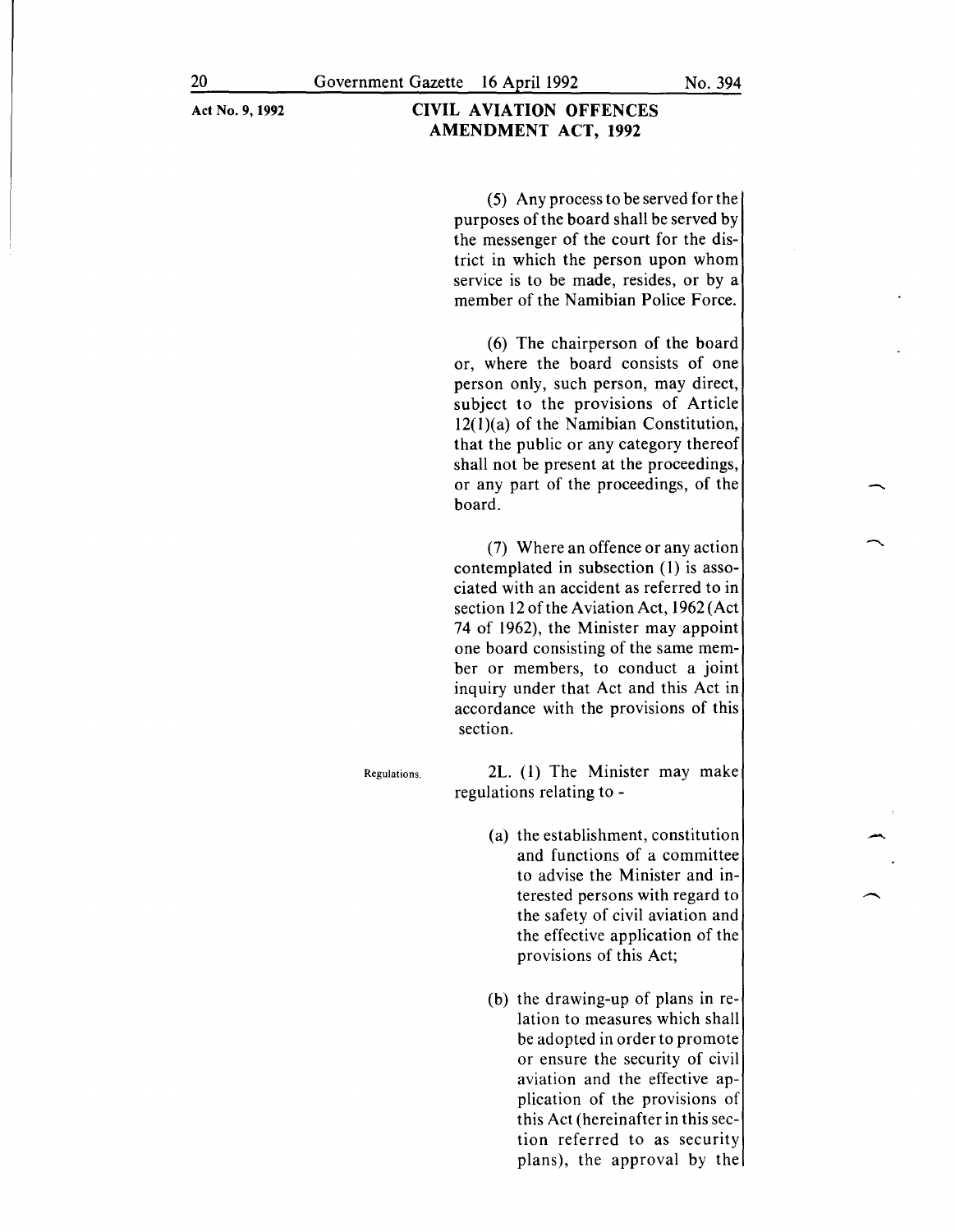#### CIVIL AVIATION OFFENCES AMENDMENT ACT, 1992

Minister of security plans and the secrecy thereof;

- (c) the designation of officers in the public service to apply the provisions of this Act or any security plan, and the other functions of such officers;
- (d) the designation, training, qualifications and functions of persons charged with the application of security measures at particular airports and in respect of flights with aircraft;
- (e) the administrative steps which shall precede the designation by the Minister, in accordance with the provisions of the definition of "airport", of any aerodrome or heliport as an airport;
- (f) (i) the part of the expenses incurred in connection with the application of the provisions of any security plan or of this Act which shall be met by the State;
	- $(ii)$  the duty of airport managements and air carriers to render available particular equipment at airports and to employ persons for the purposes of the application of the provisions of this Act or any security plan;
- (g) the levying of charges or the re-imbursement of expenses in relation to the provision of security services for aircraft or at airports;
- (h) the prohibition or the control of the publication of incidents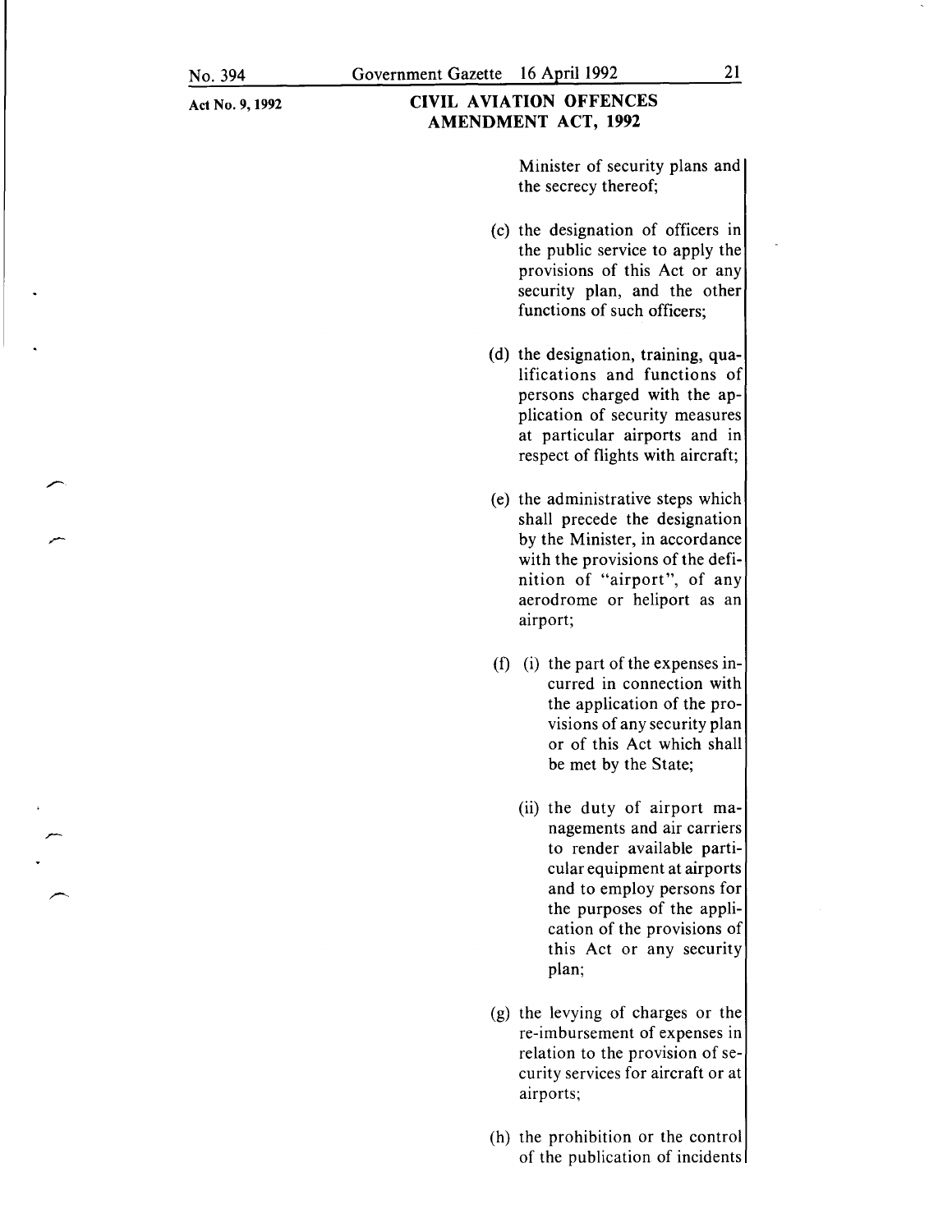relating to security or affecting the safe and orderly operation of an air carrier, airport, aerodrome or heliport, or of an aircraft in flight, or of the publication of any particulars or information relating to any measures dealing with the security of an aircraft, airport, aerodrome or heliport or air navigation facility, including particulars or information relating to any plan or programme, staff, device or system, agreement or special procedure in connection with security;

- (i) the serving and consumption of intoxicating liquor on aircraft, the responsibility of air carriers and the training and powers of crew members of aircraft in this regard, the manner in which beverage containers shall be stored and handled and the admission to aircraft of persons who are under the influence of intoxicating liquor or drugs;
- (j) generally, any matter which the Minister may consider necessary for the better achievement of the objects, and the better administration of the provisions of this Act.

(2) The regulations may provide for penalties in respect of any contravention of, or failure to comply with, any provision thereof or of any security plan approved by the Minister.

(3) Different regulations may be made in respect of different air carriers, **airports, aerodromes, or air naviga**tion facilities.

-

--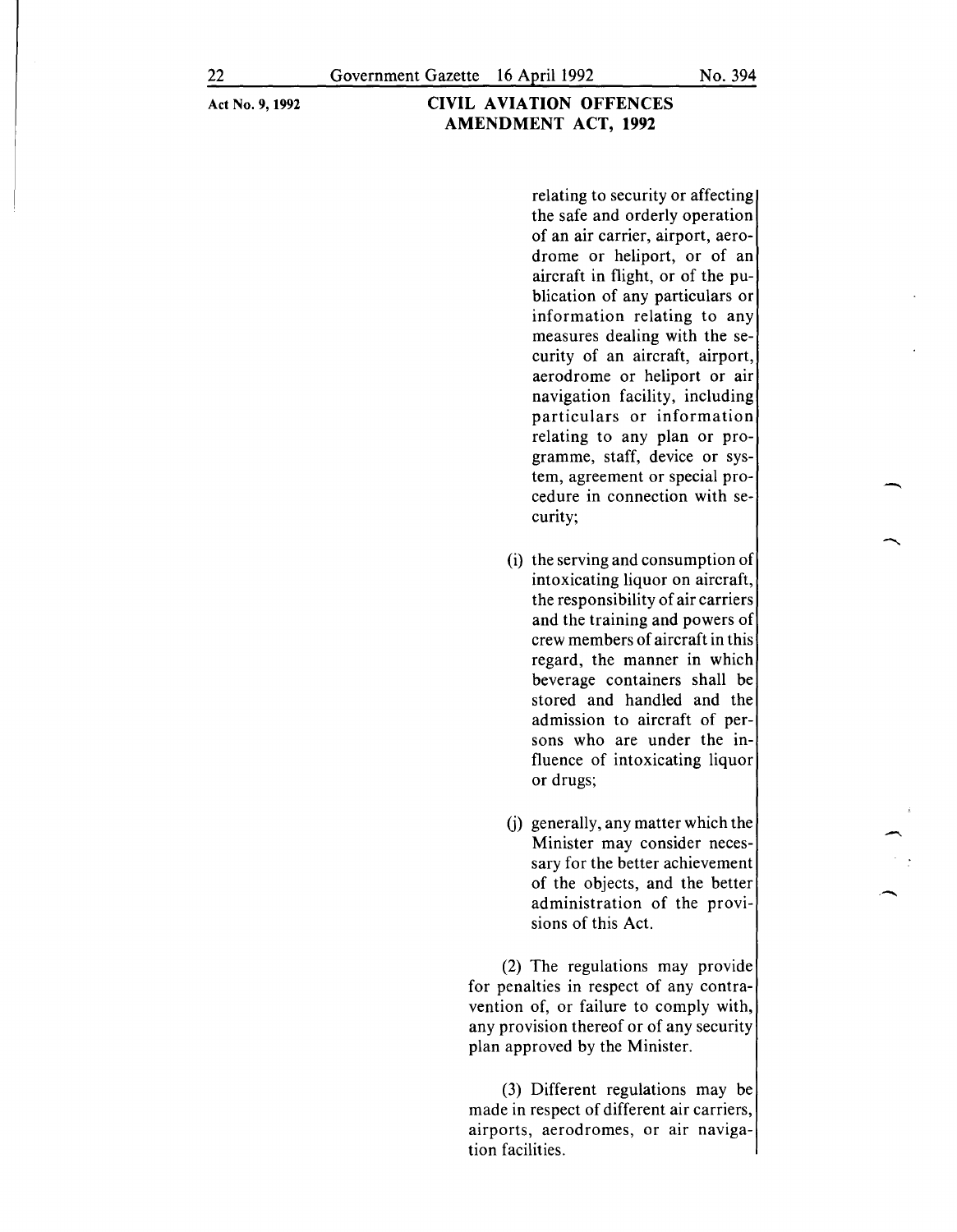#### CIVIL AVIATION OFFENCES AMENDMENT ACT, 1992

(4) No charges or rates of compensation shall be prescribed under these regulations, except in consultation with the Minister of Finance.

Delegation of powers.

2M. The Minister may delegate to the Permanent Secretary: Works, Transport and Communication any power conferred upon him or her by sections  $2F(1)(b)$  and  $(3)(b)$  and  $2J(1)."$ .

Amendment of section 3 of Act 10 of 1972.

 $\overline{\phantom{a}}$ 

4. Section 3 of the principal Act is hereby amended by the substitution for subsection (2) of the following subsection:

"(2) Any act contemplated in section 2 and committed outside [the Republic] Namibia on board any aircraft in flight, other than a  $[$ South African $]$  Namibian aircraft, and any act of violence against passengers or crew committed on any such aircraft by a person in connection with an act contemplated in section  $2(1)(a)(i)$ , shall -

- (a) if such aircraft lands in [the Republic] Namibia\_ with the person who committed any such act, still on board;
- (b) if such aircraft is leased without crew to a lessee who has his or her principal place of business or, if he or she has no such place of business, his or her permanent residence, in [the Republic] Namibia; or
- (c) if that person is present in [the Republic] Namibia,

be deemed to have been committed also in [the Republic] Namibia.".

Repeal of section 9 of Act 10 of 1972.

Substitution of certain expressions in Act 10 of 1972.

- 5. Section 9 of the principal Act is hereby repealed.
- 6. The principal Act is hereby amended -
- (a) by the substitution for the expression "South African Aircraft", wherever it occurs, of the expression "Namibian aircraft"; and